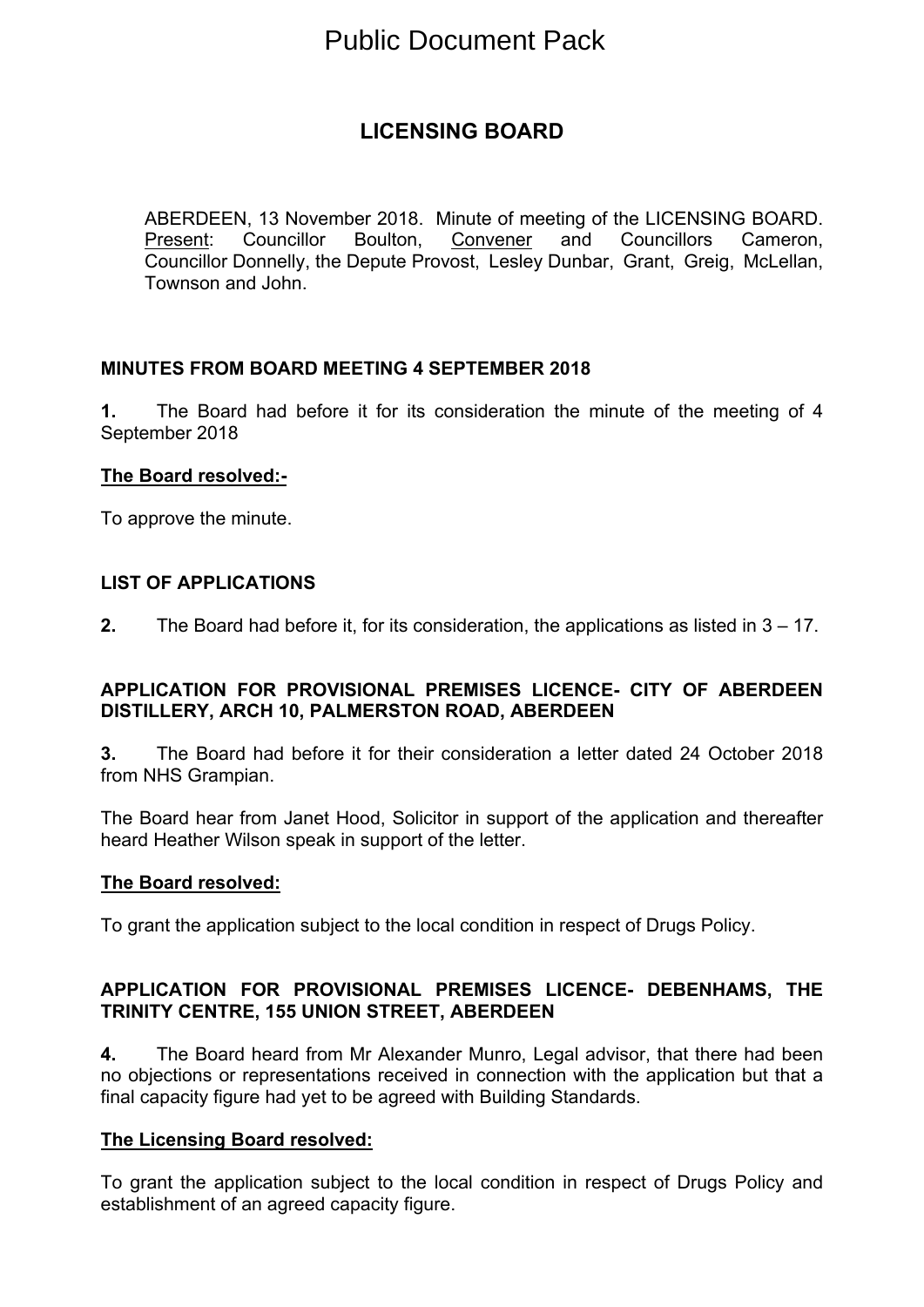13 November 2018

#### **APPLICATION FOR PROVISIONAL PREMISES LICENCE- HOME BARGAINS, UNIT 3, BERRYDEN RETAIL PARK, ABERDEEN**

**5.** The Board heard from Mr Alexander Munro, Legal advisor, that there had been no objections or representations received in connection with the application.

#### **The Licensing Board resolved:**

To grant the application subject to the local condition in respect of CCTV.

#### **APPLICATION FOR A PROVISIONAL PREMISES LICENCE- LIDL STORE, 48-50 HUTCHEON STREET, ABERDEEN**

**6.** The Board had before it for their consideration a letter dated 24 October 2018 from NHS Grampian.

The Board heard from Andrew Hunter, Solicitor in support of the application and thereafter heard Heather Wilson speak in support of the letter.

#### **The Board resolved:**

To grant the application subject to the local condition in respect of CCTV.

#### **APPLICATION FOR PROVISIONAL PREMISES LICENCE - THE GYM, 33 HUNTLY STREET, ABERDEEN**

**7.** The Board had before them a letter dated 15 October 2018 from Lindsay and Kirk, Solicitors. The Objector was not present at the meeting. The Board heard from Mr Alexander Munro, that a police letter of representation had been withdrawn following amendments made by the applicant.

The Board heard from Amy Christie and Sarah Paterson, the applicants speak in support of the application.

#### **The Board resolved:**

to grant the application subject to the local condition in respect of drugs policy.

#### **APPLICATION FOR VARIATION OF PREMISES LICENCE- ALMONDINE, 39-43 THISTLE STREET, ABERDEEN**

**8.** The Board heard from Mr Alexander Munro, Legal advisor, that there had been no objections or representations received in connection with the application.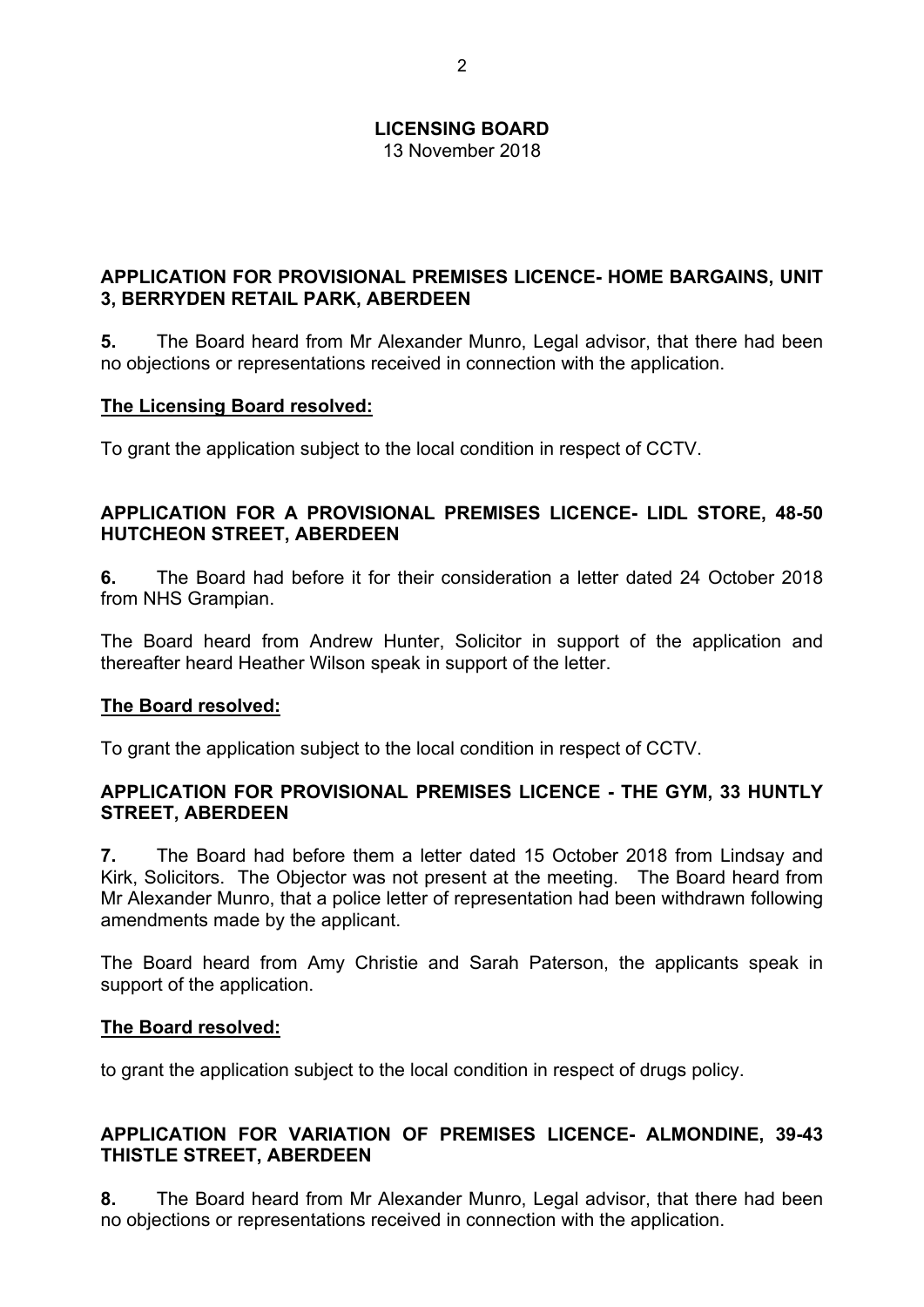13 November 2018

#### **The Licensing Board resolved:**

To grant the application.

#### **APPLICATION FOR VARIATION OF PREMISES LICENCE- BREWDOG, 17 GALLOWGATE, ABERDEEN**

**9.** The Board heard from Mr Alexander Munro, Legal advisor, that there had been no objections or representations received in connection with the application.

#### **The Licensing Board resolved:**

To grant the application.

#### **APPLICATION FOR VARIATION OF PREMISES LICENCE- CHEERS BAR, 2-8 EXCHANGE STREET, ABERDEEN**

**10.** The Board had before them a letter dated 17 October 2018 from Police Scotland and memo dated 24 October 2018 from Environmental Health.

Thereafter the Board heard from Steven Martin and George Mckenzie on behalf of the applicant in support of the application. The Board heard from Sergeant Gill Flett in support of the Police representation and Andrew Gilchrist in support of the Environmental Health representation.

#### **The Licensing Board resolved:**

To grant the application subject to the condition in respect of Radio link, CCTV and door supervisors from 01:00.

#### **APPLICATION FOR VARIATION OF PREMISES LICENCE-COOPERS BAR, 43 JOHN STREET, ABERDEEN**

**11.** The Board had before them a letter dated 24 October 2018 from NHS Grampian and a memo dated 23 October 2018 from Environmental Health.

Thereafter the Board heard from Stephen McGowan, Solicitor in support of the application. The Board heard from Heather Wilson in support of the NHS representation and Andrew Gilchrist in support of the Environmental Health representation.

#### **The Board resolved:**

to grant the application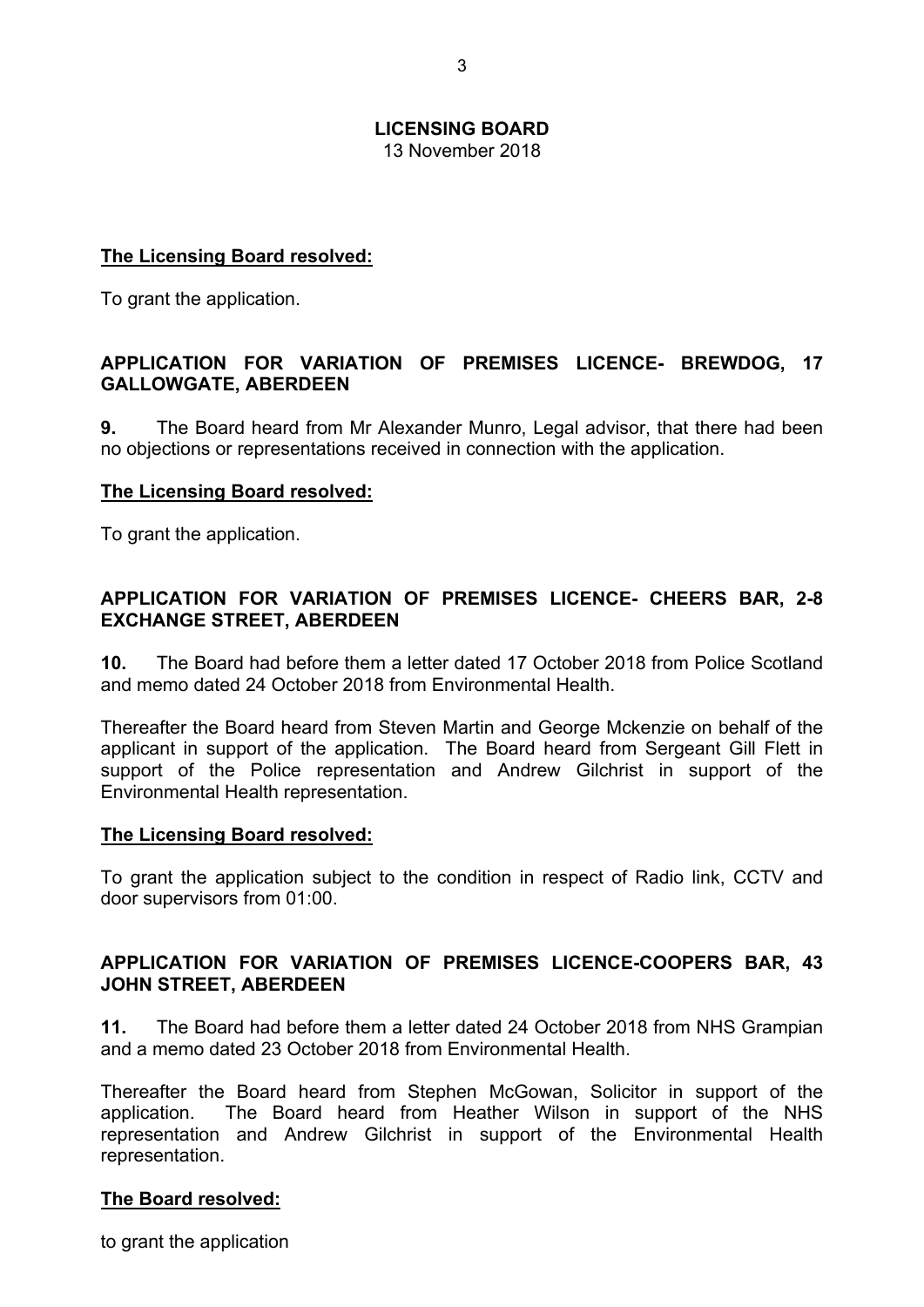13 November 2018

#### **APPLICATION FOR VARIATION OF PREMISES LICENCE- JOHN LEWIS DEPARTMENT STORE, 88 GEORGE STREET, ABERDEEN**

**12.** The Board heard from Mr Alexander Munro, Legal advisor, that there had been no objections or representations received in connection with the application.

#### **The Licensing Board resolved:**

To grant the application.

#### **APPLICATION FOR VARIATION OF PREMISES LICENCE- LANE 7, 1 SHIPROW, ABERDEEN**

**13.** The Board heard from Mr Alexander Munro, Legal advisor, that there had been no objections or representations received in connection with the application.

#### **The Licensing Board resolved:**

To grant the application.

#### **APPLICATION FOR VARIATION OF PREMISES LICENCE- MAINS OF SCOTSTOWN, JESMOND SQUARE EAST, BRIDGE OF DON, ABERDEEN**

**14.** Councillor Grant declared an interest, left the meeting and took no further part in the application.

The Board had before it a letter dated 29 October 2018 from Police Scotland and letter dated 1 November 2018 from NHS Grampian.

Thereafter the Board heard from Stephen McGowan, Solicitor, speak in support of the application and proposed an amendment to the application in respect of children and young persons access.

The Board heard from Sergeant Gill Flett speak in support of the police representation and Heather Wilson in support of the NHS letter.

#### **The Licensing Board resolved:**

To grant the application as amended.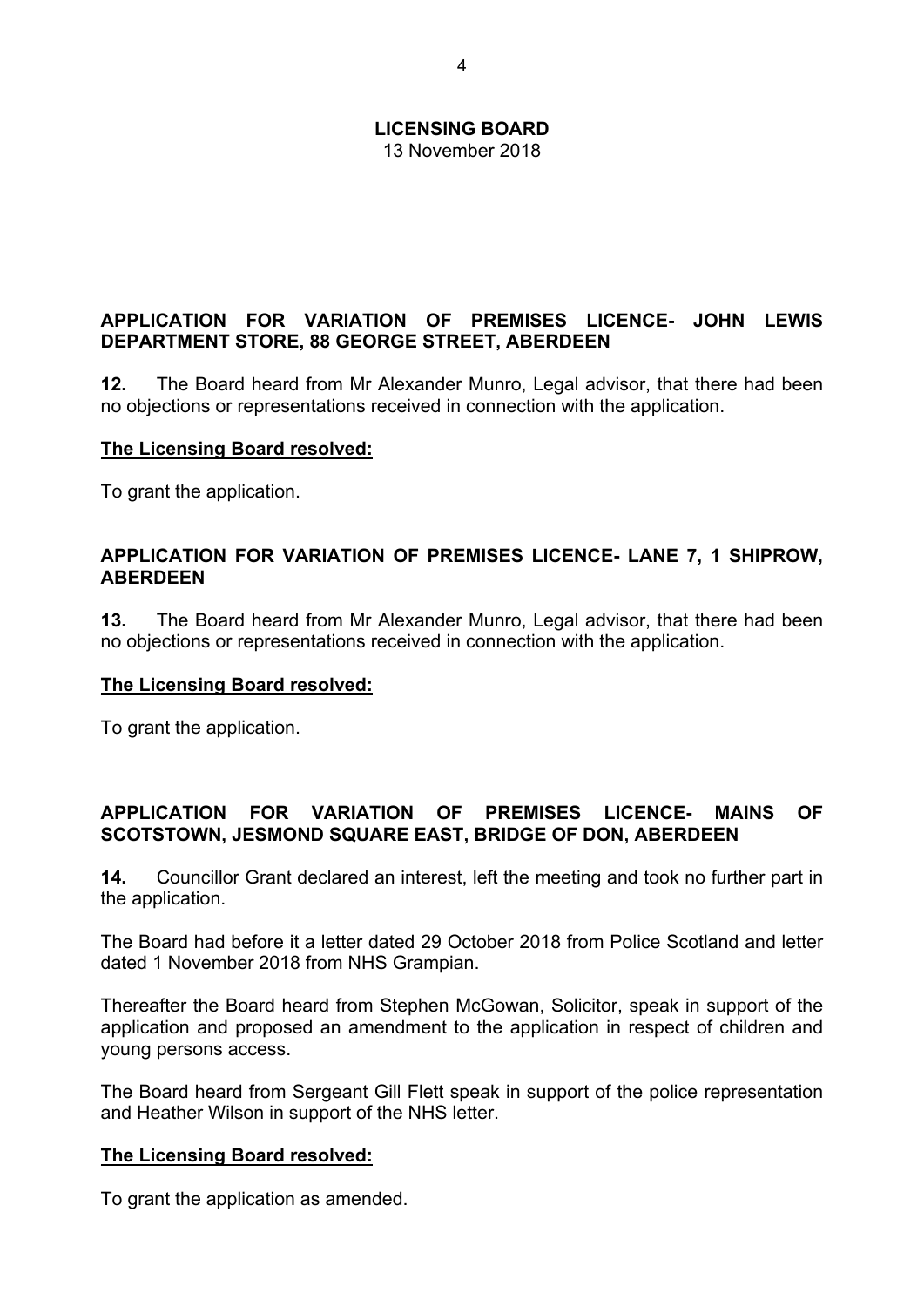13 November 2018

#### **APPLICATION FOR VARIATION OF PREMISES LICENCE- VOVEM, 254 UNION STREET, ABERDEEN**

**15.** The Board heard from Mr Alexander Munro, Legal advisor, that there had been no objections or representations received in connection with the application.

#### **The Licensing Board resolved:**

To grant the application.

#### **APPLICATION FOR VARIATION OF PREMISES LICENCE- VUE ENTERTAINMENT LTD, LIGHTHOUSE CINEMA, 10 SHIPROW, ABERDEEN**

**16.** The Board heard from Mr Alexander Munro, Legal advisor, that there had been no objections or representations received in connection with the application.

#### **The Licensing Board resolved:**

To grant the application.

#### **APPLICATION FOR PERSONAL LICENCE- AC5356**

**17.** The Board had before it for their consideration a letter dated 18 July 2018 from Police Scotland. The Board heard from the applicant and from Sergeant Flett in support of the letter from Police Scotland.

#### **The Board resolved: -**

to grant the application.

#### **ANNUAL FEE VERBAL UPDATE**

**18.** The Board heard from Alexander Munro, legal advisor regarding outstanding annual fee payments. Annual fees were due by 1 October 2018 and non-payment is a breach of a mandatory condition.

#### **The Board resolved:-**

To hold a review hearing for those premises whose fee were still outstanding in January 2019.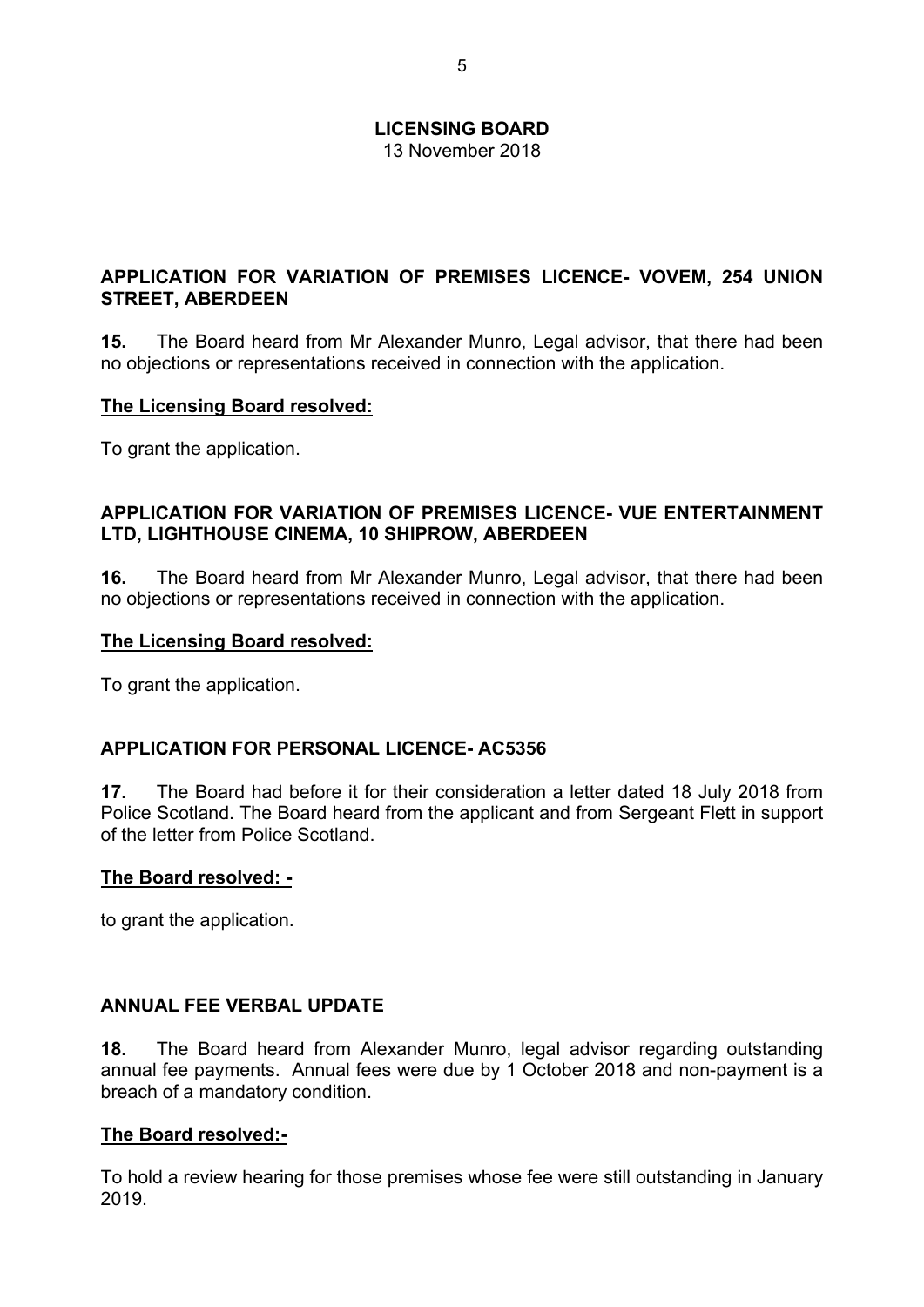13 November 2018

#### **ABERDEEN CITY CHIEF CONSTABLE REPORT 2018**

#### **19.** The Board had before it the Chief Constable's report 2017/2018

#### **The Board resolved:-**

To note the report.

#### **LICENSING POLICY STATEMENT**

**20.** Councillor Grant declared an interest, left the meeting and took no further part in the discussion.

The Board had before them a report by Alexander Munro, Legal advisor, setting out the final draft Statement of Licensing Policy for approval.

#### **The Report recommended: -**

That the Licensing Board: -

1. approve the final draft Statement of Licensing Policy for publication.

#### **The Board resolved: -**

to approve the recommendations.

#### **FESTIVE GUIDELINES 2018 - FOR DISCUSSION**

**21.** The Board were asked to consider the Festive Guidelines for 2018.

Alexander Munro, Legal advisor, advised the Board that the views of the trade had been sought through the Night Time Economy Manager and that he had requested feedback by Monday 13 November 2018, to date he had not received a response.

#### **The Board resolved: -**

to have the suggested dates circulated to Members by e-mail and for officers to publicise the General Extensions once agreement had been reached.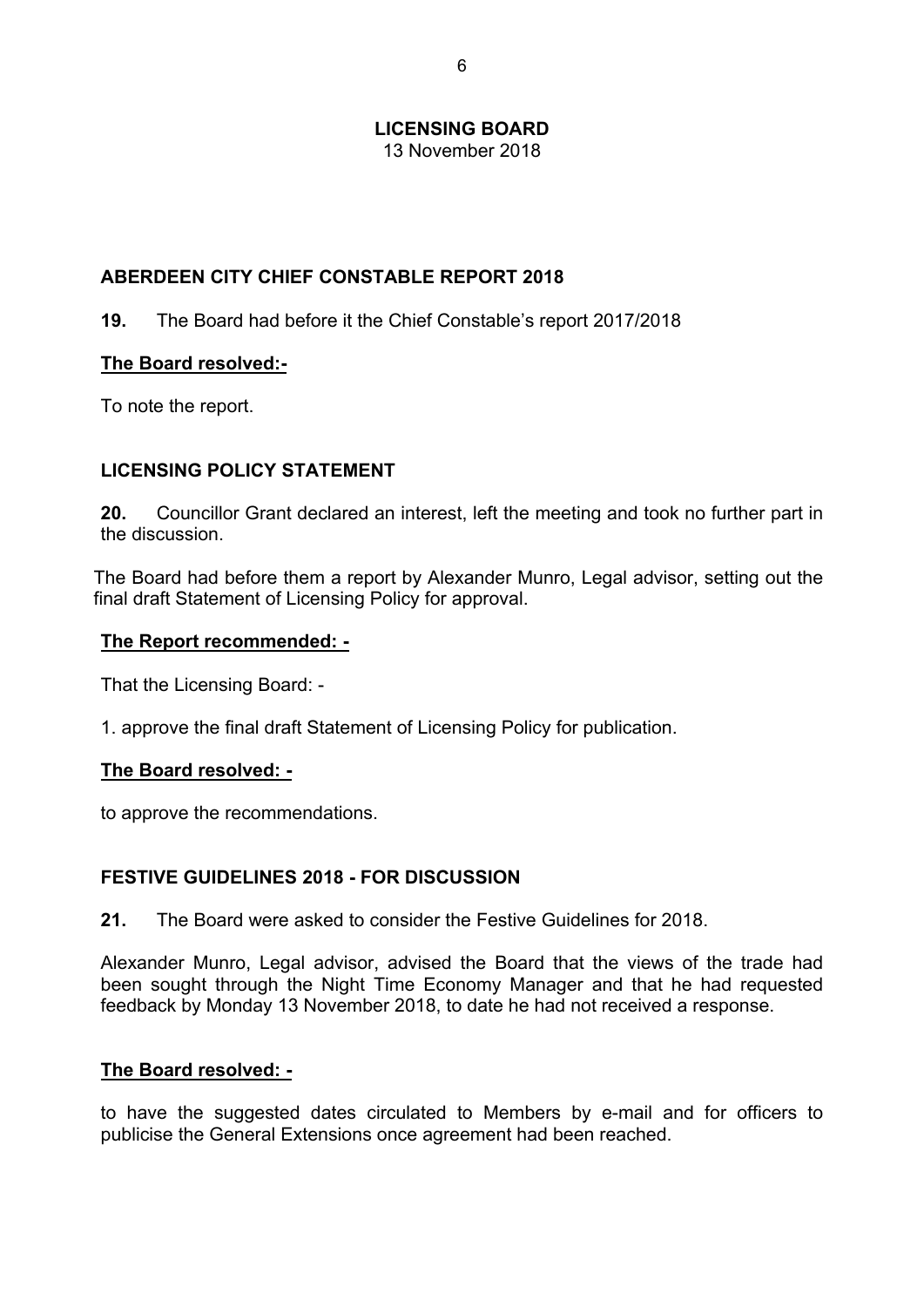13 November 2018

#### **GAMBLING POLICY STATEMENT**

**22.** The Board had before a report which recommended the adoption of the revised Statement of Policy in terms of Section 349(1) of the Gambling Act 2005 ('the Act').

#### **The Report recommended:-**

That the Licensing Board: -

- 1. That the Board notes the contents of the report; and
- 2. approves Appendix 1 for publication in accordance with the statutory timescales.

#### **The Board resolved: -**

to approve the recommendations.

### **MARIE BOULTON – CONVENER**